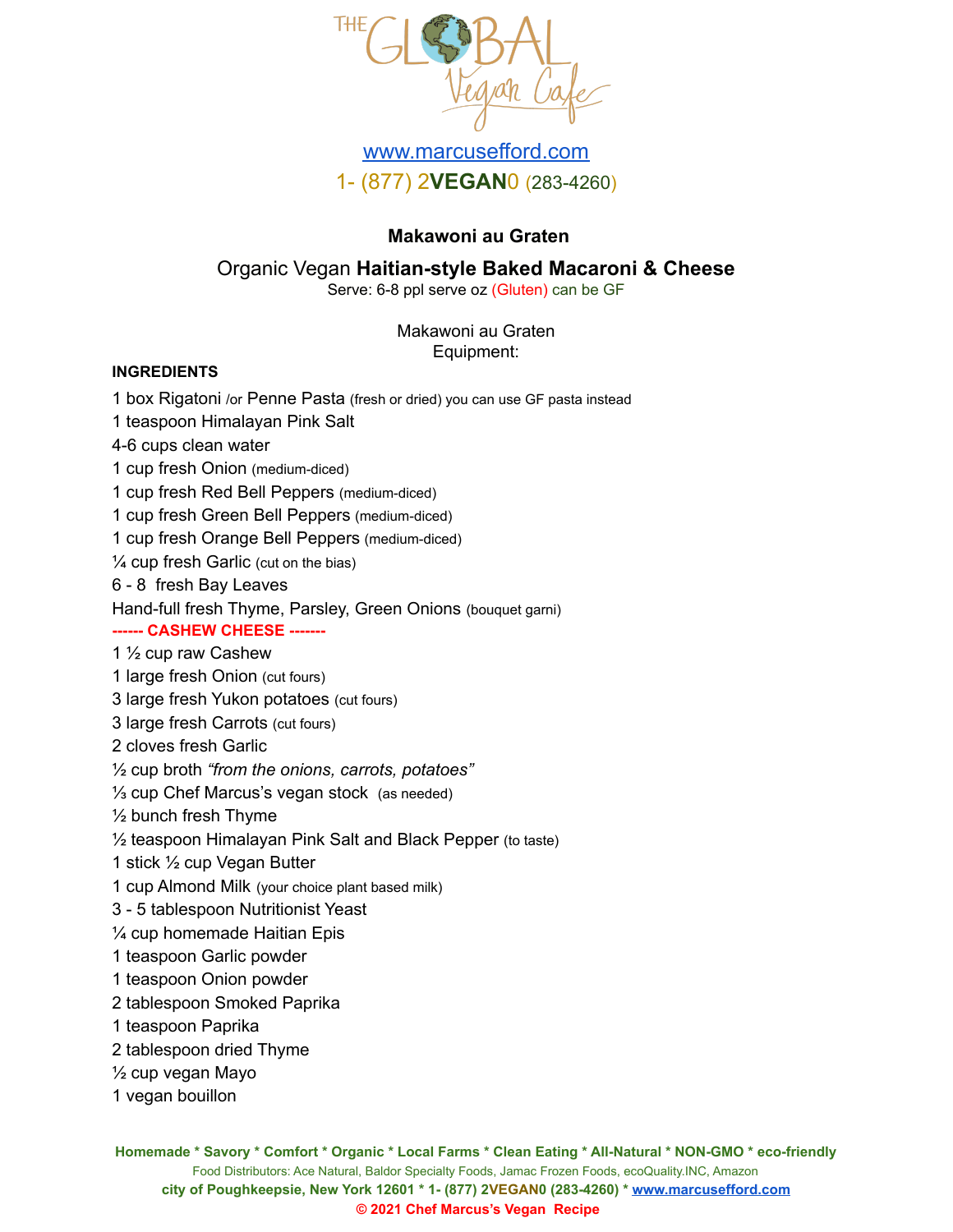

[www.marcusefford.com](http://www.marcusefford.com) 1- (877) 2**VEGAN**0 (283-4260)

½ cup vegan Carnation or Evaporated Milk - If you can find them (option) ½ cup vegan Parmesan cheese **—-- VEGAN ROUX -----** 2 tablespoon AP flour - you can use GF flour instead (as needed) 3 tablespoon vegan butter **------ CHEF MARCUS'S VEGAN STOCK ------** Please keep in mind that you need to keep the skin on them; just wash very well. 2-3 fresh organic whole onion 4 medium fresh organic whole Carrots 1 whole fresh organic Celery 1 cup fresh organic Garlic 5-8 fresh organic Bay Leaves ½ bunch fresh organic Thyme ¼ cup fresh organic Ginger 2 tablespoon Himalian Pink Salt 4-6qt fresh clean water **---- HAITIAN VEGAN STYLE EPIS ----** 1 fresh organic Onion (cut fours) 1 fresh organic **Green, Red, and Yellow** Bell Peppers (clean & cut) 1 fresh organic Scallions (coarsely chopped) 1-2 fresh organic Celery stalks (optional) 6-8 fresh organic Garlic (coarsely chopped) 2-4 fresh Scotch Bonnet Peppers 1 bunch fresh organic Parsley, Green Onions and thyme 1 cup Avocado Oil 2 tablespoons organic Apple or White Vinegar 2 tablespoons fresh Lime Juice 1 tablespoons whole cloves ½ tablespoons Himalian Pink Salt ½ tablespoons Dried Rosemary and Basil 1 vegan bouillon cube

#### **DIRECTIONS**

**—---- Saute the veggies —----**

1. Melt the butter in a medium saucepan over medium-heat. Add the onions to the saucepan and saute for 2 minutes; or until softened. Add the garlic and bell peppers; saute for 4 minutes or until fragrant tender. You can reduce the heat if the onions are cooking too fast. After the veggies mixture is done and set aside.

**Homemade \* Savory \* Comfort \* Organic \* Local Farms \* Clean Eating \* All-Natural \* NON-GMO \* eco-friendly** Food Distributors: Ace Natural, Baldor Specialty Foods, Jamac Frozen Foods, ecoQuality.INC, Amazon **city of Poughkeepsie, New York 12601 \* 1- (877) 2VEGAN0 (283-4260) \* [www.marcusefford.com](http://www.marcusefford.com) © 2021 Chef Marcus's Vegan Recipe**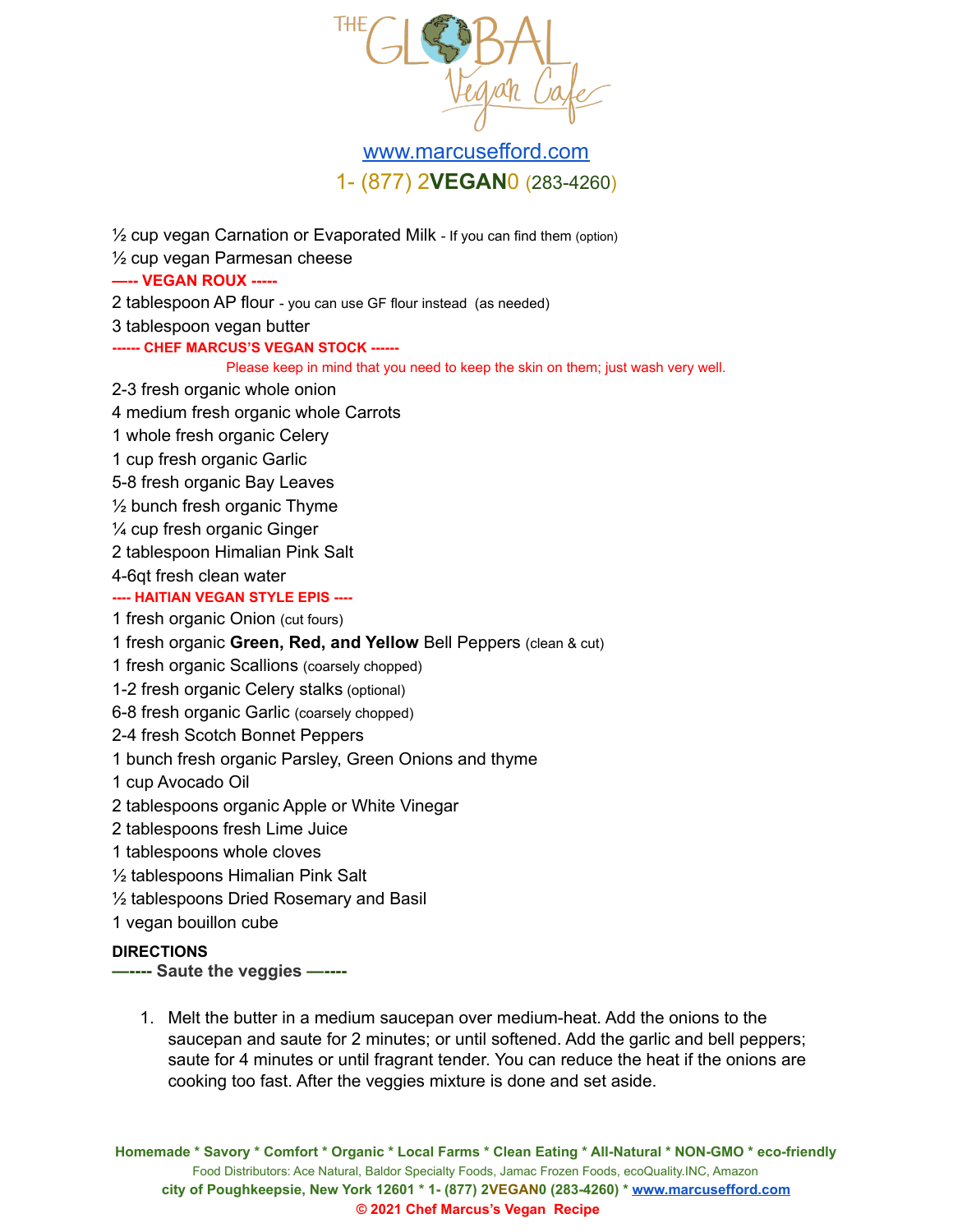

[www.marcusefford.com](http://www.marcusefford.com) 1- (877) 2**VEGAN**0 (283-4260)

- 2. Preheat the oven to 375**°F** degrees and grease a baking dish with cooking spray/or vegan butter. In a small saucepan add butter and flour to make a roux. Set aside
- 3. Cook the pasta in salted water according to the package directions. Bring to a boil and add the pasta, fresh bay leaves, fresh herbs (step1), and veggies mixture to the pot. Cook until the pasta is soft or *al dente* depending on the preference of. The authentic version of this dish features fully cooked pasta but if you don't like soft pasta bakes; cook until *al dente.* Drain, return the pasta & veggies to the hot pot, immediately move onto the next step. Set aside.
- 4. **To make the cashew cheese sauce**; In a medium-pot with clean water and salted. Bring it to a boil. Add the raw cashews, onions, yukon potatoes, carrots, 2 gloves, fresh bay leaves and thyme. Cook for 8-12 minutes; or until the onions & potatoes are tender and soft. Set aside. Once the cashew based has finished cooking; drain cashew based, but save 1  $\frac{1}{2}$  cup of the broth.
- 5. Assemble the pasta bake. In the same pot. Add  $\frac{1}{2}$  cup vegan stock,  $\frac{1}{2}$  cup broth from cashew based, ½ cup almond (as needed) fresh & dried thyme, 1 stick of vegan butter, nutritional yeast, Haitian epis seasoning, onion & garlic powder, paprika and smoked, rest of the ingredients, pink salt and black pepper; to a high powered blender or vitamix. Blend until a thick sauce comes together. If you want a thinner consistency sauce, add  $\frac{1}{2}$ cup almond milk if it needs it. Taste and adjust seasonings as necessary. In a large mixing bowl, add the pasta & veggies, cashew cheese sauce, Haitian epis, vegan bouillon, evaporated milk, roux, mayo, shredded cheddar and mozzarella cheeses, and seasoning if needed. Mix well with all the ingredients and cover with cashew cheeses.
- 6. **Time to bake the mac and cheese**; before baking the dish, sprinkle vegan shredded cheddar and mozzarella cheeses on the top. Bake for 25-30 minutes or until the cheese has melted and the top is golden brown. Remove from the oven and allow to sit for 10 minutes before serving. *Jwi (HAITIAN CREOLE)***!!**
- ★ **—----- FOR HAITIAN EPIS —---**
- 1. Add all the chopped vegetable ingredients to a food processor, vitamix blender, or use a pestle fitted.
- 2. Proceed to pulse/breakdown the vegetables into smaller pieces (chopped).
- 3. Continue to pulse until the mixture is almost liquid with some chunky bits like a pesto texture. Please Note: Hiatian epis shouldn't be too much of a liquid texture.
- 4. Breakdown into small food containers or freeze into ice cubes/small portions in pots. Haitian epis can be refrigerated 30-60 days or/and frozen for 6 months. Epis can be used in other recipes or daily meal prep.